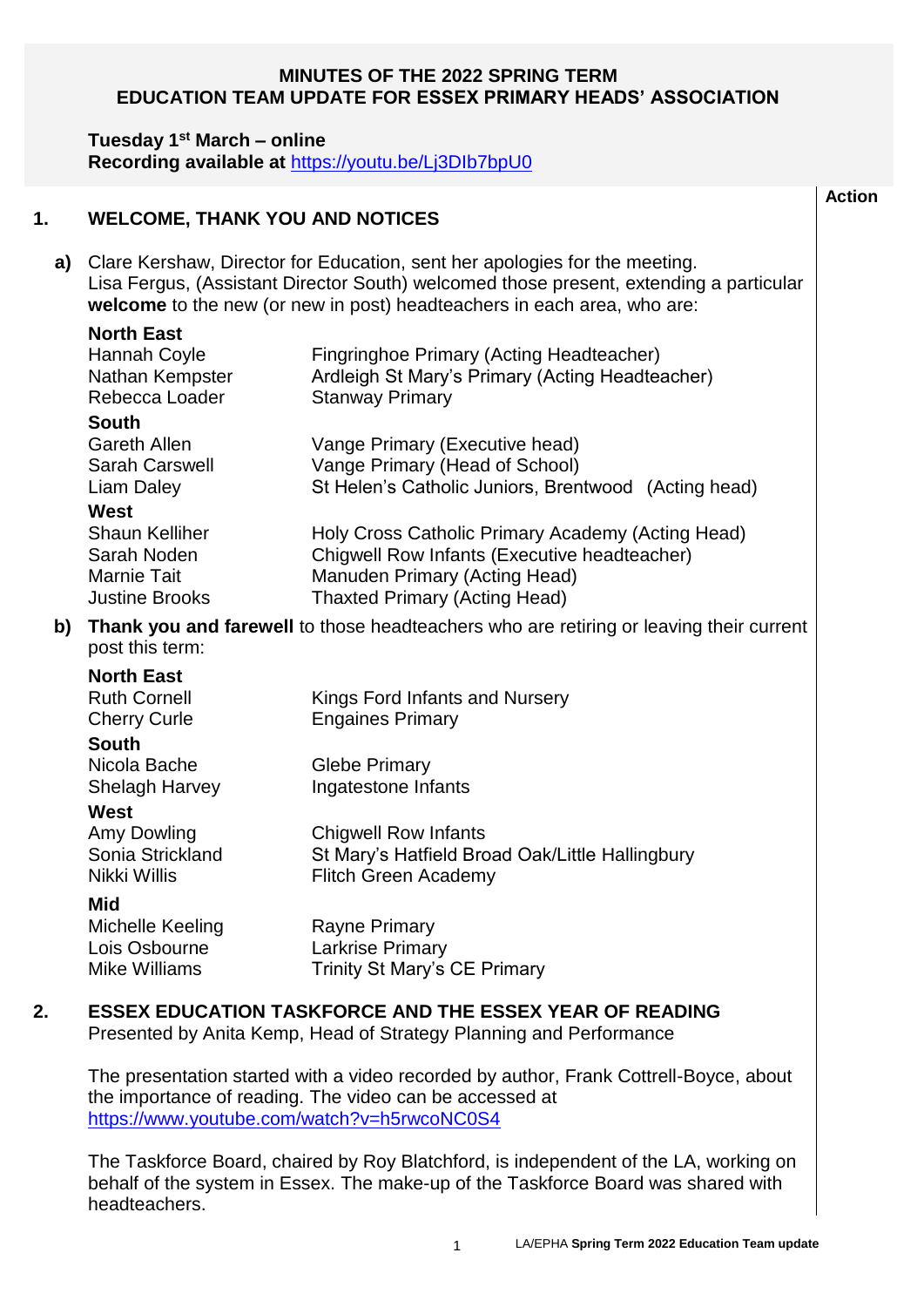The agreed activity focuses on the following actions:

- Colleges support young people to transition into colleges well Transition coaches identified and in place *(EETF lead: Dan Pearson)*
- Transition coaches from year 6 to Year 7 to have specific transition coaches to support young people transition into secondary school in order to prevent permanent exclusion. *(EETF leads: Harriet Phelps-Knights and Carole Herman)*
- Early Years pre-school language Building on the work being done as part of the Early Years Strategy training to be provided to settings on early language development, and to invest in the development of Communication Champions ensuring sustainability of above *(EETF lead: Jo Nice)*
- Year of reading Every Essex child a confident reader. EEFT will focus on reading programmes for years 6/7. *(EETF lead: Project group)*
- Outdoor education Martin Solder to send nomination forms to schools via Task Force *(EETF lead: Martin Solder)*
- Research EPI Impact of Taskforce on education in Essex. Wellbeing survey. *(EETF lead: Roy Blatchford)*
- Young people wellbeing Mental Health support to secondary schools, investment in training additional mental health leads. TPP principles to drive this work. Survey developed to track individual children over a 3 year period.*(EETF lead: Carole Herman)*
- Leaders' wellbeing Headteacher wellbeing; a designated wellbeing governor in each school; toolkit to be created and distributed. *(EETF lead: Linda Robinson)*

The Task Force has made a £1 million investment in reading, with a focus on the primary/secondary transition years: Years 6/7. Links to Essex Year of Reading 2022. There was an official launch on the 23<sup>rd</sup> February, with a number of satellite events in libraries over half term. [Essex Year of Reading launches -](https://www.essex.gov.uk/news/essex-year-of-reading-launches?utm_source=e-shot&utm_medium=email&utm_campaign=EducationEssex-Issue23) Essex County Council

The aims of the Task Force reading programme are set out as:

- Renewal: to support children and young people who have fallen behind with their reading over the past year.
- Equality: to read confidently is the golden key to being a successful learner
- Ambition: to ensure that every Essex child leaves school able to read at their age level or better.

The Education Taskforce has committed £1 million to the project over 12 months and Gareth Honeyford, Education Delivery Manager, is leading on the project, supported by Ian Fisher, Project Administrator.

[Ian.Fisher@Essex.gov.uk](mailto:Ian.Fisher@Essex.gov.uk) – Project Administrator [Gareth.Honeyford@Essex.gov.uk](mailto:Gareth.Honeyford@Essex.gov.uk) – Project Lead

The following projects span the following:

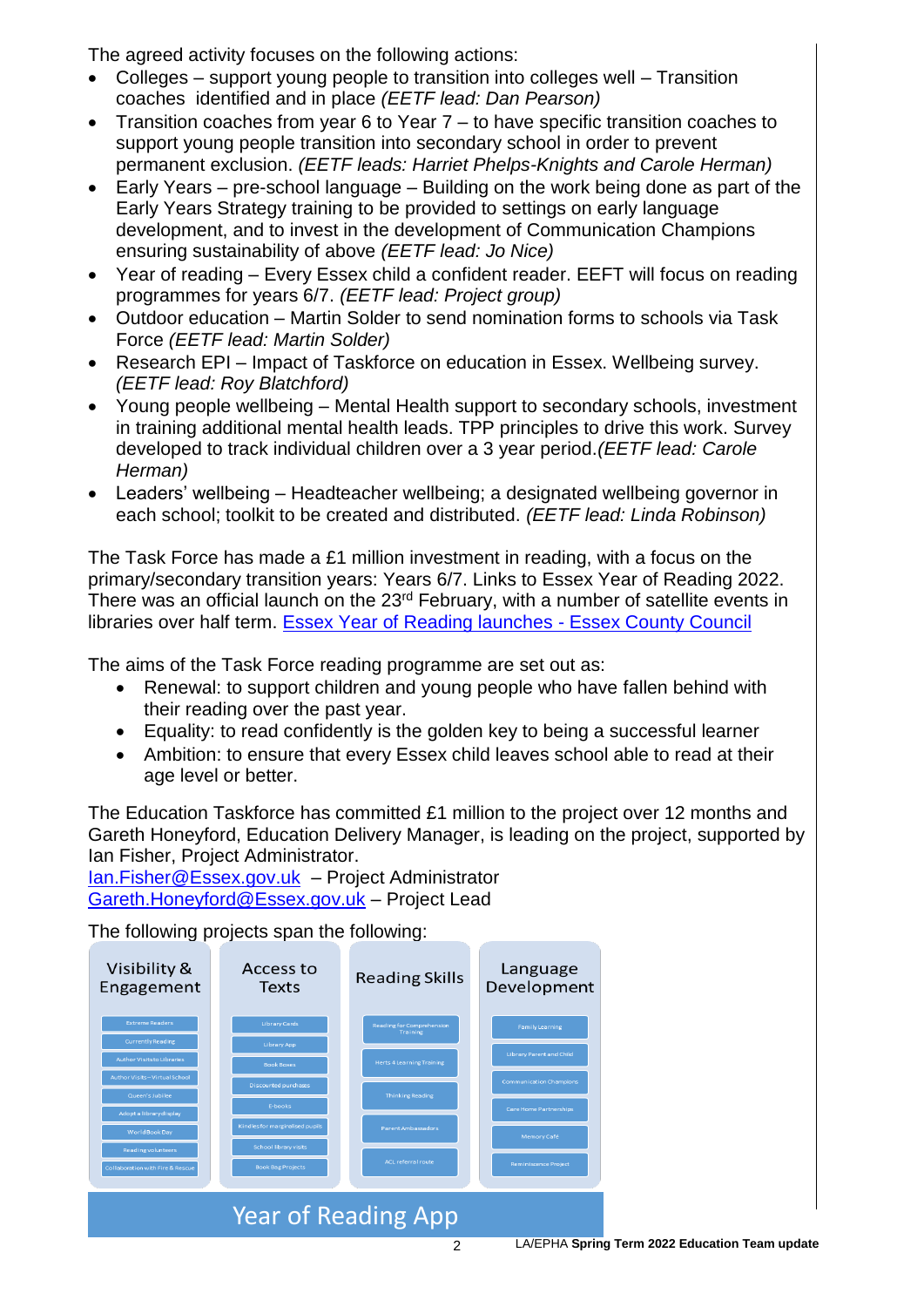[https://schools.essex.gov.uk/info/News/Documents/EYOR\\_Project%20Directory\\_05a.p](https://schools.essex.gov.uk/info/News/Documents/EYOR_Project%20Directory_05a.pdf) [df](https://schools.essex.gov.uk/info/News/Documents/EYOR_Project%20Directory_05a.pdf)

The audience and activities cover the whole spectrum of education including, parents and carers:



## **Launch of the Essex Year of Reading App**

Headteachers were encouraged to download the app, and to encourage parents/carers to do the same. The app includes information about helping children to learn to read and a vast amount of text. The app is connected with Essex libraries.

The Essex Year of Reading app is an initiative to inspire young people and families across Essex to read at any time, wherever they are. The app is free and will give children, young people and adult learners who want to improve their literacy and parents/carers seamless access to a digital library full of engaging texts.

Pupil library – includes poetry and fiction and non-fiction stories

Literacy boosting library – includes high-interest, phonics-based reading support Parent/carer library – includes guides on how to support children's reading and wider learning

The main features of the app include but are not limited to:

• an introductory guide with information about how to navigate the app and the Essex Year of Reading e.g. competitions, events

• Offline and mobile access – readers can download texts to read offline on a mobile phone or tablet, anytime, anywhere

• Interactive experiences and immersive engagement via audio readings, animations and quizzes

• Updates and new texts added throughout the year

• Signposting to other reading opportunities such as Essex Libraries

## **Free workshop with broadcaster and children's author, Dermot O'Leary**

On 15th March, from 1.15- 2.15 pm, Dermot will present live, via Zoom, to 500 schools and deliver a fun event based around his bestselling series of books, 'Toto the Ninja Cat'.

Dermot's books are targeted at readers aged 6-9 and are based on a true story – his own rescue cat Toto is almost completely blind with her other senses heightened! Dermot has imagined Toto and her brother Silver's adventures in an alternative animal world. In his latest book, 'Toto the Ninja Cat and the Legend of the Wildcat' the heroes are sent to the Scottish Highlands to a bootcamp for naughty animals but find themselves on the trail of a mysterious wildcat. In this fun and interactive event, Dermot will chat to the audience about the real-life Toto, his favourite childhood books and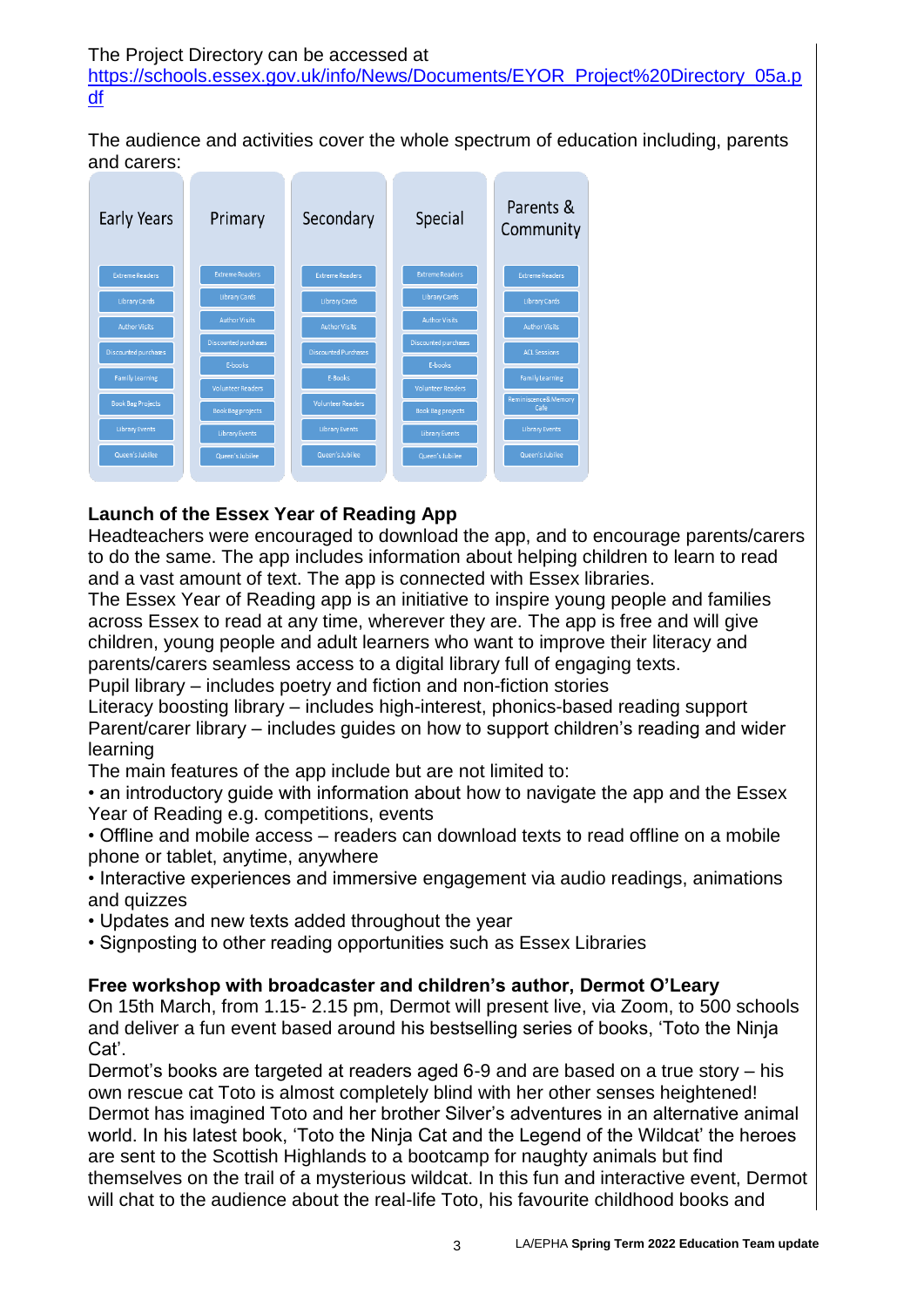what he was like when he was at primary school! The event will also include a drawalong session with the series illustrator, Nick East, where children can learn how to draw Toto.

To sign-up please email [Essex.yearofreading@essex.gov.uk](mailto:Essex.yearofreading@essex.gov.uk)

with Dermot O'Leary Workshop as the subject line. Those who are successful will be notified and then sent a link to access the workshop closer to the date.

## **A library card for every child**

Project Lead: Juliet Pirez, Head of Libraries

Essex Libraries are working with colleagues to ensure that all Essex school children get their own library card in celebration of Essex Year of Reading. Schools will work with parents to sign children up for their entitlement and cards will be delivered through the school. In future we hope that library cards are aligned with the school admissions process.

Further information: [wendy.clark@essex.gov.uk](mailto:wendy.clark@essex.gov.uk)

## **Adult Community Learning (ACL)**

2 parent ambassadors are being recruited, funded by the Essex Education Task Force. One will be based in Harlow and one in Tendring. They will join the 2 already in post (Basildon and Colchester).

Each ambassador will recruit 30 volunteers, who each recruit 10 more. All participants receive training through ACL. Two Community Engagement Officers, one based in the south and one in the north of the county will have an information and guidance role and will aim to support parents to take up opportunities to enrol in family learning programmes and English programmes at ACL. Furthermore, ACL have developed a direct referral route for schools to signpost parents needing literacy support. Further information: melissa.williamson@essex.gov.uk

## **The Developing Reading Comprehension programme**

Project Lead: Rachel Pritchard, Lyons Hall Primary School

Rachel explained that the aim of the year of reading is to ensure that all children are reading at at least their chronological age when they leave primary school. The Developing Reading Comprehension programme is a 4 day training course which is based on best practice and current research. ECC will fund three-quarters of the programme, so the cost will be just £60 for each teacher who participates. Originally intended for primary schools, the content has been shown to be equally applicable to secondary schools. Rachel recommended that two teachers from each school would benefit from the training: e.g. the literacy coordinator and a Key Stage lead. Two programmes start in the summer term, two more at a later date. Participants will have access to the Hive Learning Platform, which provides resources and expertise.

The programme has been highly effective in supporting schools across all key stages to implement a whole-school approach to improving reading, in particular reading comprehension. The aim is to ensure that teachers have the knowledge to support children so that they

leave school reading at the expected level or beyond.

Key elements of the programme that develop comprehension include:

- fluency with a focus on prosody
- vocabulary in context and imported vocabulary to show understanding
- reading stamina
- reading for pleasure
- activating and generating prior knowledge, including for text structures.

Delegates share their learning and resources using an interactive platform and so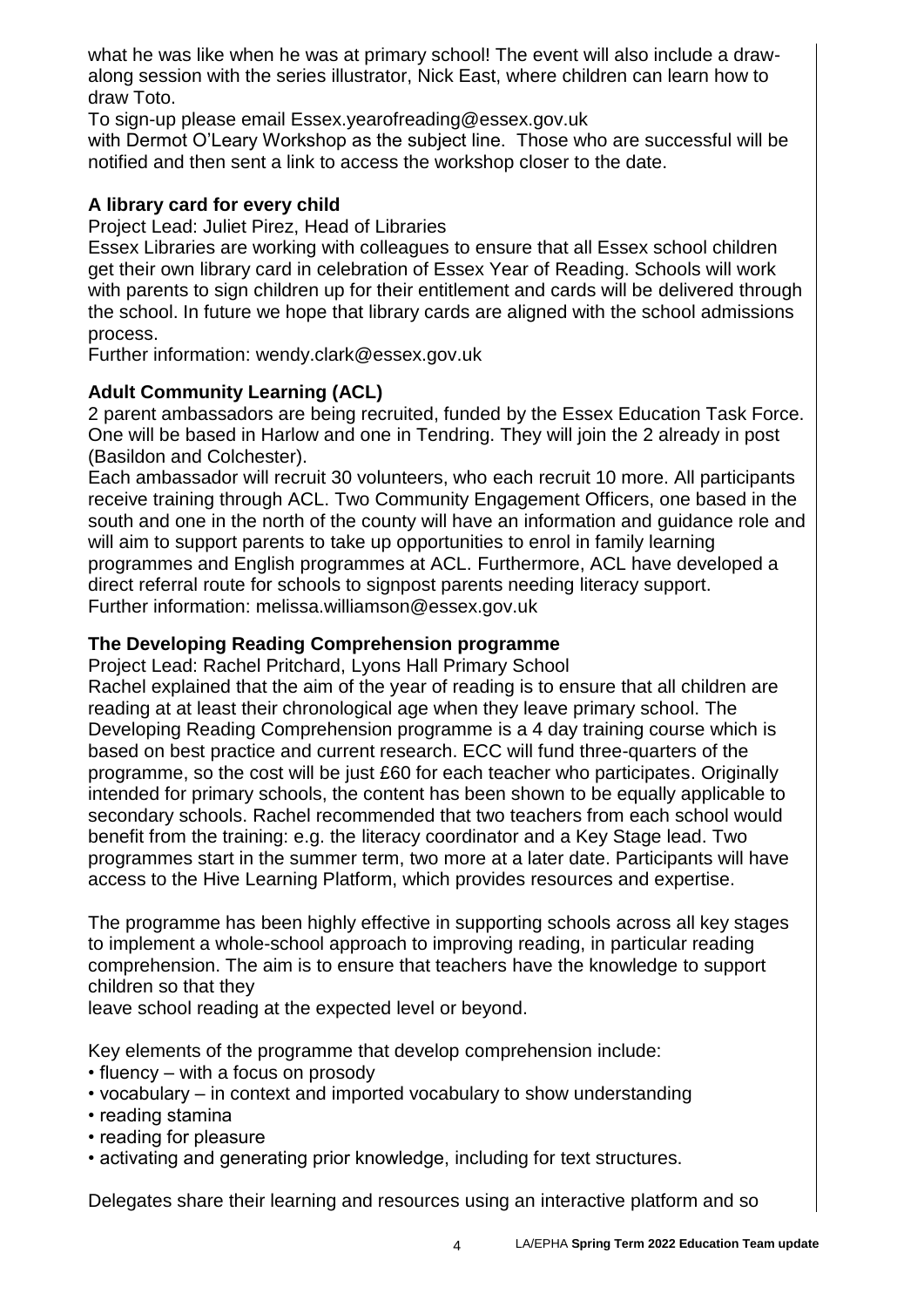practice is continually kept up-to-date. Teachers from across Essex and further afield have found that the strategies shared during the 4 days have had a significant impact on reading comprehension across the curriculum from early years to Year 11. Further information: rpritchard@lyonshall.org.uk

## **Herts for Learning reading fluency project**

Project Lead: Justine McFarlane and Sonia Barber, Janet Duke Primary A small group reading intervention that focuses on improving reading comprehension through decoding fluency and prosody, focused on the lowest 20% of children. The intervention lasts for 8 weeks and is taught for two 30 minute sessions each week, in groups of around 6 children from Year 6, as part of transition to Year 7. The first session focusses on prosody – this allows the development of the inner-voice, the inner picture and brings decoding to fluency level.

The young people then read the passage again three times before the next taught session. As decoding is fluent, the working memory has further capacity to focus on comprehension. Session two involves teaching and developing comprehension strategies and using these to answer questions.

Impact is measured through the YARC (York Assessment of Reading Comprehension) test and Herts for Learning are showing 2.8 years of reading comprehension age gain per intervention. 94 schools have already signed up to the programme. Find out more information about

[https://www.hertsforlearning.co.uk/teaching-and-learning/research-projects/english](https://www.hertsforlearning.co.uk/teaching-and-learning/research-projects/english-research-projects/ks2-reading-fluency-project)[research-projects/ks2-reading-fluency-project](https://www.hertsforlearning.co.uk/teaching-and-learning/research-projects/english-research-projects/ks2-reading-fluency-project)

Sonia noted that teachers are welcome to view a session at her, or Justine's schools.

## **3. ESSEX RE SYLLABUS**

Presented by Alison Fiala, and Ruth Everett

Ruth Everett has been commissioned by SACRE to develop the new RE syllabus for Essex schools, and to provide training for schools. The new syllabus will give schools a chance to engage with the new world of religion and beliefs, and the consider the needs of pupils.

Legislation requires that in maintained, community, foundation or voluntary schools without a religious character, RE is taught in accordance with the Local Agreed RE syllabus. Academies and free schools must teach RE within the requirements for a locally agreed syllabus, set out in section 375 (3) of the Education Act 1996 and paragraph (5) of Schedule 19 to the School Standards and Framework Act 1998. The requirements are that a syllabus must "reflect the fact that the religious traditions of Great Britain are, in the main, Christian while taking account of the teaching and practices of the other principal religions represented in Great Britain".

RE must be included in the curriculum for all registered pupils, including pupils in reception classes and sixth forms, but excluding:

- Pupils in nursery schools or nursery classes in primary schools;
- Any person aged 19 or above for whom further education is being provided at school; and
- Any person over compulsory school age who is receiving part-time education.

[https://assets.publishing.service.gov.uk/government/uploads/system/uploads/attachme](https://assets.publishing.service.gov.uk/government/uploads/system/uploads/attachment_data/file/190260/DCSF-00114-2010.pdf) [nt\\_data/file/190260/DCSF-00114-2010.pdf](https://assets.publishing.service.gov.uk/government/uploads/system/uploads/attachment_data/file/190260/DCSF-00114-2010.pdf) [https://www.gov.uk/government/publications/re-and-collective-worship-in-academies](https://www.gov.uk/government/publications/re-and-collective-worship-in-academies-and-free-schools/religious-education-re-and-collective-worship-in-academies-and-free-schools)[and-free-schools/religious-education-re-and-collective-worship-in-academies-and-free](https://www.gov.uk/government/publications/re-and-collective-worship-in-academies-and-free-schools/religious-education-re-and-collective-worship-in-academies-and-free-schools)[schools](https://www.gov.uk/government/publications/re-and-collective-worship-in-academies-and-free-schools/religious-education-re-and-collective-worship-in-academies-and-free-schools)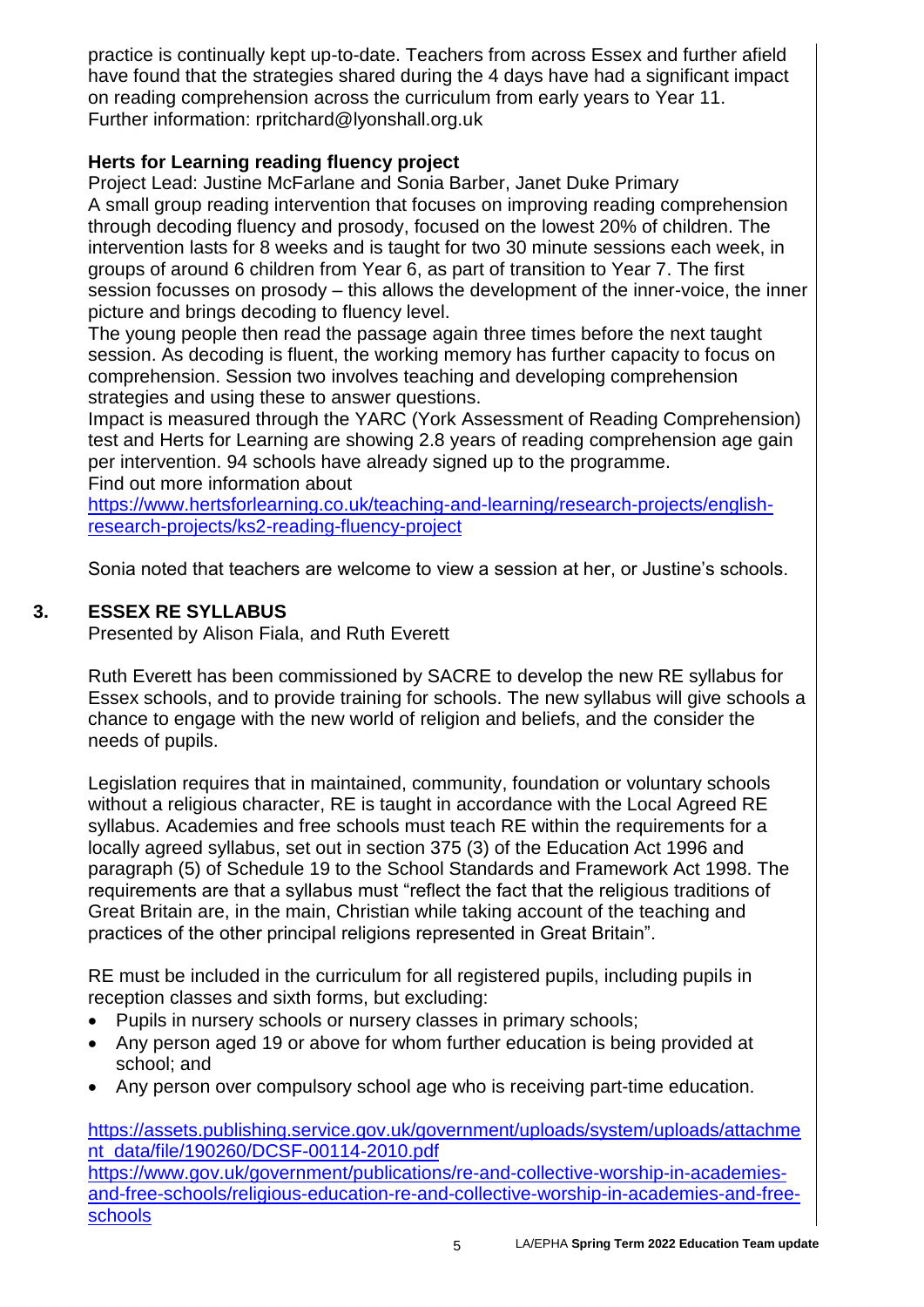## **Local Agreed Syllabus**

The current Essex Agreed Syllabus for Religious Education March 2015 will remain in place during the year of implementation 2022/2023. From Autumn 2023 the current syllabus will be withdrawn.

The new syllabus is now available [https://essexprimaryheads.co.uk/files/essex](https://essexprimaryheads.co.uk/files/essex-approved-ee-syllabus-approved.pdf)[approved-ee-syllabus-approved.pdf](https://essexprimaryheads.co.uk/files/essex-approved-ee-syllabus-approved.pdf)

Initial training for the new syllabus begins in the spring term 2022. During the summer term there will be an opportunity to attend a Q and A session in response to the initial training. Further support will be offered by Essex SACRE in the summer and during the year of implementation, including consultation with schools and networks.

| <b>Date</b>                             | <b>Focus</b>                    | Who attends                                  |
|-----------------------------------------|---------------------------------|----------------------------------------------|
| Thursday $3rd$ March 4pm – 5pm          | Lens Training - Human and       | Schools who attended the initial             |
|                                         | Social                          | training on 8 <sup>th</sup> February         |
| Friday 4 <sup>th</sup> March 9am-12pm   | An Introduction and Overview of | Schools who have NOT                         |
|                                         | the new Essex Agreed Syllabus   | previously attended training this            |
|                                         | 2022                            | term. This is a REPEAT                       |
|                                         |                                 | <b>SESSION</b>                               |
| Thursday 10 <sup>th</sup> March 4pm-5pm | Lens Training - Human and       | Schools who attend Initial                   |
|                                         | Social                          | training on 4 <sup>th</sup> March. This is a |
|                                         |                                 | <b>REPEAT SESSION</b>                        |
| Tuesday $15th$ March 4pm – 5pm          | Lens Training - Theology        | ALL SCHOOLS who have                         |
|                                         |                                 | attended the initial and first lens          |
|                                         |                                 | training.                                    |
| Tuesday $29th$ March 4pm – 5pm          | Lens Training - Philosophy      | ALL SCHOOLS who have                         |
|                                         |                                 | attended the initial and lens                |
|                                         |                                 | training.                                    |

Training sessions Spring Term 2022

All sessions will be recorded and available to schools following completion of this Spring Term training. Opportunities to engage with further training during the year of implementation 2022-2023 will be circulated by Essex SACRE following completion of this initial training and incorporate feedback from schools.

#### Key messages – the purpose of RE

Religious literacy – this means that pupils will have the ability to hold balanced and well-informed conversations about religion and worldviews. Pupils will be able to make sense of religion and worldviews around them, and begin to understand the complex world in which they live. RE is primarily about enabling pupils to become free thinking, critical participants of public discourse, who can make academically informed judgements about important matters of religion and belief which shape the global landscape.

Designing a progressive, coherent and balanced curriculum for Key Stages 1, 2 and 3.

- 1. Religions and worldviews
- 2. The suggested core questions
- 3. Ensuring continuity and progression
- 4. The core knowledge and non-statutory age-related expectations
- 5. Check for balance
- 6. Creating YOUR scheme of learning

The SACRE consultant Ruth Everett can be contacted by e-mail [reverett@chelmsford.anglican.org](mailto:reverett@chelmsford.anglican.org) to further support.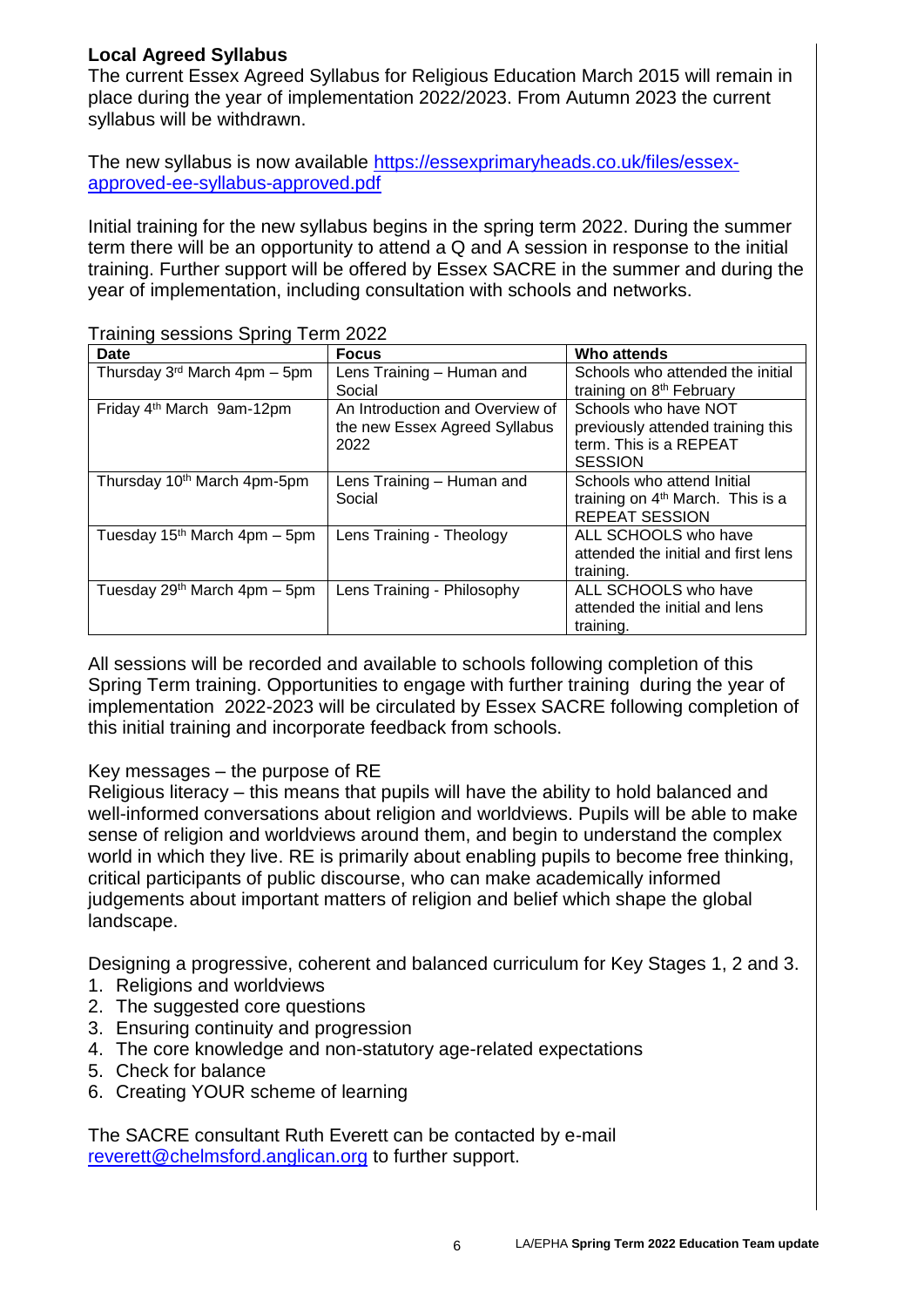# **4. LEADERSHIP WELLBEING**

Presented by Stephen Chynoweth

Stephen acknowledged the challenges of the last two years, and the impact on schools leaders.

The LA has had a key focus on governor training, so that they understand the importance of leadership wellbeing. A survey has been circulated to governors, and there have been about 200 responses. A follow up webinar is being held on Tuesday 22<sup>nd</sup> March. There is a dedicated page on the Essex Schools Infolink Headteacher Wellbeing - [Headteacher Wellbeing \(essex.gov.uk\)](https://schools.essex.gov.uk/staff/headteacher_wellbeing/Pages/default.aspx)

The Local Authority has prioritised the wellbeing of headteachers and the ECC Wellbeing Strategy is aligned to the Trauma Perceptive Practice approach, which is the Essex approach to understanding and supporting behaviour. This is a long-term strategy, with a genuine focus on professional wellbeing. It will support headteachers and, in turn, impact on retention and recruitment and will equip leaders to provide the best outcomes for the children of Essex. The slides from the meeting included information and links about a number of support mechanisms, including Head Rest and Education Support.

The EPHA survey highlighted the importance of family and friends and colleagues, but also the support from governors.

[Essex Education Task Force Toolkit](https://read.bookcreator.com/y9siz771rHSYyEaiURYZ5f9zSGA3/mkOIOB_yS_uHUzdwkAOJDQ?utm_source=e-shot&utm_medium=email&utm_campaign=EducationEssex-Issue23) for governors and trustees to support leadership wellbeing.

This Toolkit has been put together in direct response to widespread agreement that governors need to pay particular attention to leaders' wellbeing. Good governing bodies have done this for years, but the events of the past 24 months have thrown leaders' wellbeing into sharp focus.

Book Creator - [Essex Education Task Force Toolkit](https://read.bookcreator.com/y9siz771rHSYyEaiURYZ5f9zSGA3/mkOIOB_yS_uHUzdwkAOJDQ?utm_source=e-shot&utm_medium=email&utm_campaign=EducationEssex-Issue23)

#### **5. BRINGING THE INCLUSION FRAMEWORK TO LIFE**

Presented by Catherine Hutley, Assistant Director, Mid

The Inclusion Framework is a key part of delivering effective SEND support, particularly focusing on early intervention. The framework is a non-academic framework that is suitable for all ages, focusing on the skill sets that a child/young person needs to access education and to seek eventual employment, including independence, resilience, health and well-being, without the need for a label, diagnosis or protracted statutory process.

The Inclusion Framework aims to avoid unnecessary complex (and expensive) intervention, including avoiding the use of EHCPs where they are not absolutely necessary. This will help reduce the burden on statutory administration and intervention, and should offer appropriate support to those children and their schools. In addition the aim is to achieve a reduction in out of county placements and transfers.

The Inclusion Framework: Lives without Labels, is a practical way of working supported by an outcomes framework, a digital solution and a toolkit, which together supports inclusive practice a whole school and individual child level. It has been created to enable both early and accurate identification of need and appropriate outcomesfocused intervention. The process follows the Assess-Plan-Do-Review cycle and aligns with current LA strategies. The Inclusion Framework will be made available to all schools, settings and other professionals across Essex.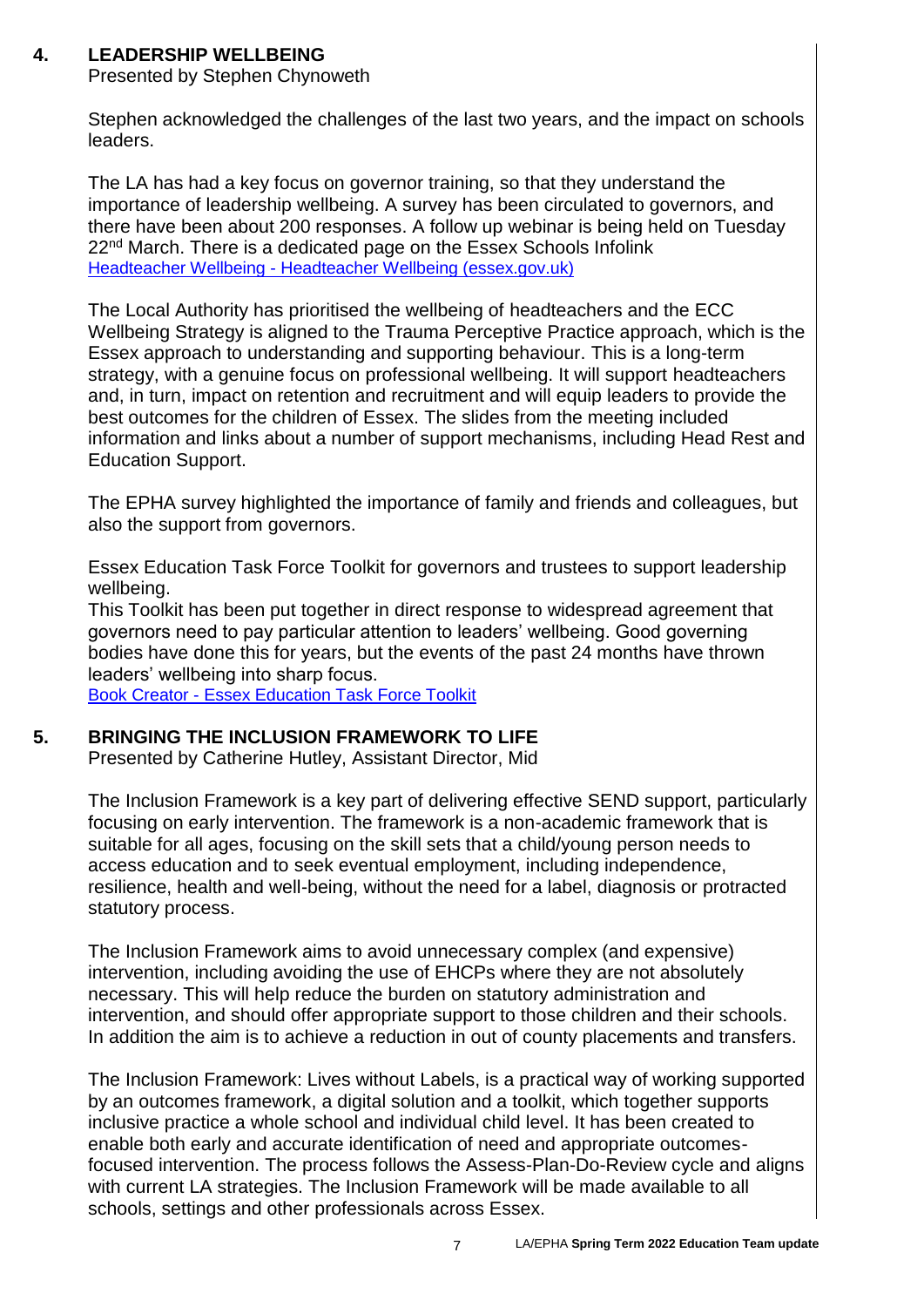Catherine Hutley explained that the LA is piloting the Framework with a number of schools (particularly in Mid) and involving other children's services such as Social Care. Following the development and discussion of the Framework in phase 1, the rollout of phase 2 is now taking place – working with individual and small groups of children, particularly those in crisis or at risk of exclusion.

Three headteachers gave examples of current projects in their schools, which are predominantly focused on children who have suffered trauma, or those who have been particularly affected by the restrictions and lockdown as a result of the pandemic.

Clare Griffiths, headteacher at Dunmow St Mary's Primary, noted that when the specialist service was redesigned, their school lost the specialist teacher they had worked with for years. A new LAC pupil joined the school who had complex special educational needs, and was at risk of permanent exclusion. The school reached out to the Inclusion Partner, and developed a package of support using the Inclusion Framework pilot. Clare noted that this was very different from the process that the school was used to; they completed the inclusion framework and wrote a case study which was child-centred – the onus was on the school to do the leg-work, and the paperwork was time-consuming, but no more than completing the process for an EHCP. They held a meeting with professionals and designed the support, including alternative provision for two days a week on a farm where children could take part in outdoor learning and social skills. The child started at the farm immediately and the outcomes have been entirely positive; she is now able to access school as well as the alternative provision. This has changed the leadership thinking in the school, and addressed a crisis in this child's life, rather than labelling her for her whole childhood and young adulthood.

Amanda Buckland-Garnett, headteacher at Collingwood Primary, explained that the school has always had a high level of SEN and children with complex needs and is, arguably, a victim of their own success, with many parents choosing the schools because of their expertise and experience. The pilot project, unusually, focused on a cohort in Year 1, most affected by interrupted schooling as a result of Covid. Amanda and her SENCo worked through the Inclusion Framework, and chose two statements to focus on: to be able to recognise a problem; and to interact positively with each other. The school then introduced lots of activities, including setting up an internal provision, teaching children to play games (and ensuring that Midday Assistants understood the purpose of this). Moulsham Junior School was extremely helpful supporting the process as they have already set up a similar provision. The Year 1 cohort now has focused outdoor learning, each Wellie Wednesday (whatever the weather). The school wanted to ensure that there was consistent messaging and communication with parents, as well as a shared understanding of how children were progressing, and this has been a focus for the project. The school's SENCo has developed detailed

criteria and a robust referral process for access to the internal provision, which is now available to pupils across the school.

The school had some funding from the pilot, and also uses Pupil Premium grant funding. Staff appreciate the fact that they can now be proactive rather than waiting for outside professionals to offer support.

Karen Riches, Head of School at Kings Road Primary, explained that historically they have high levels of SEN, which have increased during the pandemic. Their work with the Inclusion Framework is part of a wider strategy, including their involvement with TPP.

The school is running two projects, one in year 5, involving 8 children who are at risk of exclusion. They are setting up a Forest School provision, and have broken down what these children need to access the curriculum and education.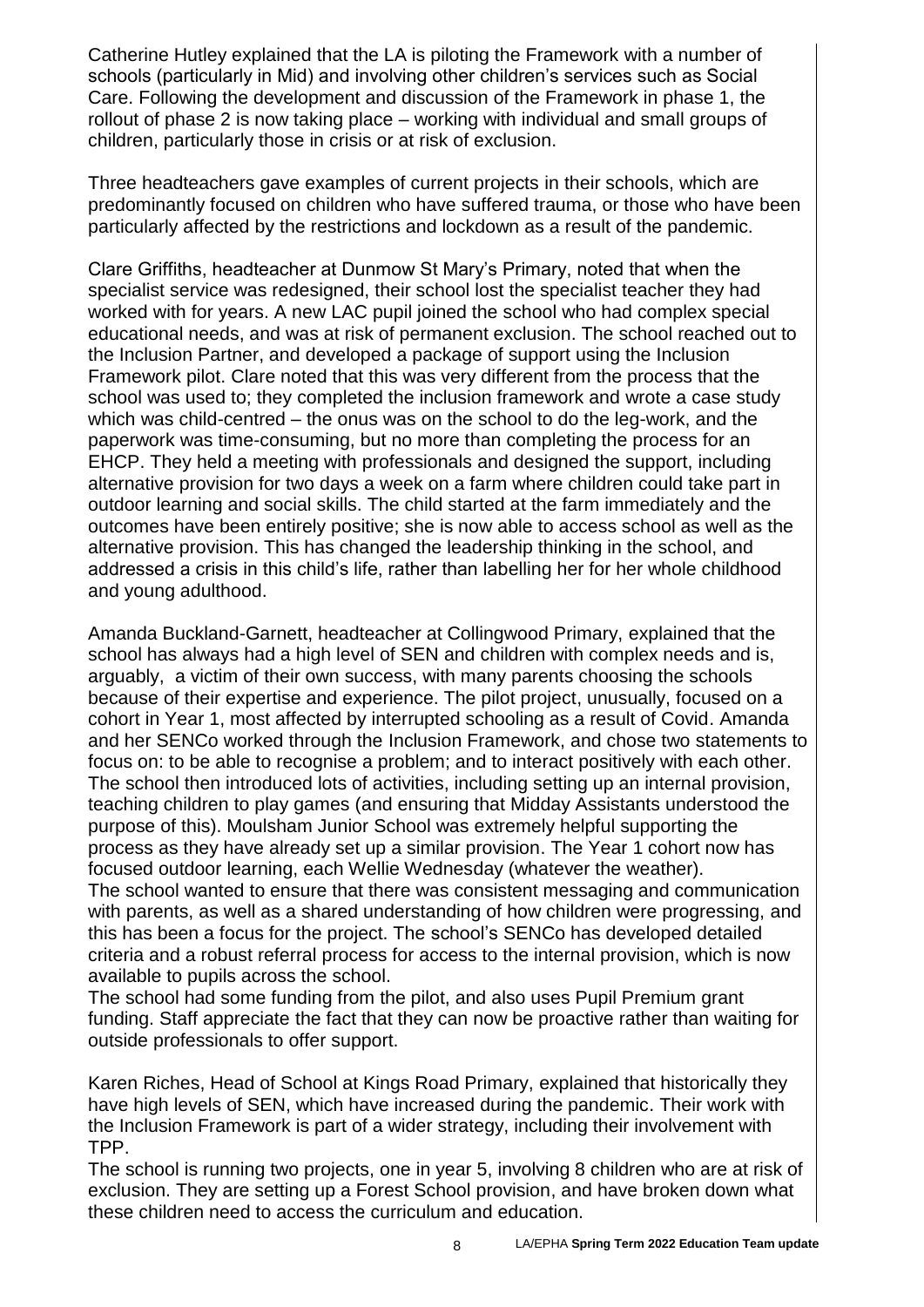The EYFS cohort includes 10 children who really need one-to-one support. The school has worked with Carol Rushen to source support and provision from other agencies, including from special schools, helping the school to determine what these children need. Every term the school accounts to the Inclusion Partner to track progress.

All of the headteachers noted that they would welcome visits to their schools, to see the Inclusion Framework projects in practice.

Alex Abercrombie noted that ECC has commissioned an external company to undertake research and evaluation of the Inclusion Framework pilot. The schools taking part in the Inclusion Framework pilots are being asked to evaluate the effectiveness of the projects, along with child and parent interviews. The final report is due in March.

A survey has been sent to all schools to determine what is currently missing in the system, including support, intervention and advice. All headteachers were encouraged to complete the survey.

### **6. SEND WORKSTREAM FOCUS**

Presented by Ralph Holloway, Head of SEND Strategy and Innovation

Ralph set out the current challenges faved by both the Local Authority and schools in relation to SEND provision, and the reasons for the current workstream activities:

Capacity and sufficiency:

- Budget pressures the High Needs Block is reasonably healthy (and not as overspent as a few years ago) but there are significant pressures on funding.
- Specialist provision
- Resource/support for mainstream, therapies and EPs. There are particular pressures around Speech and Language Therapists, and Educational Psychologists; ECC is trying to recruit, but there is a shortage. A number of SALTs have left the country; this is a national problem. The LA is considering a layered approach.
- ECC SEND Ops teams under increasing pressure, mainly because of the sheer number of pupils in Essex, and therefore a high level of need. 11,000 plans create a lot of work.

**Quality** 

- Ofsted/CQC findings
- Parental feedback and complaints
- Tribunals
- Feedback from partners generally positive from schools and settings, but there are concerns as well.

#### Inclusive Essex

Do we have a consistent approach across our schools and settings around inclusion? Ralph is due to receive a report following research mapping where SEN children and young people live, and does this match with where they are at school/setting.

The data speaks for itself – it is the growth that it most challenging. Tribunals – almost doubled 178 registered in 2017 (2% of all appealable decisions) 334 registered in 2020 (3% of all appealable decisions) National average is 1.7% More parents are unhappy about the decisions that are made; this may be about a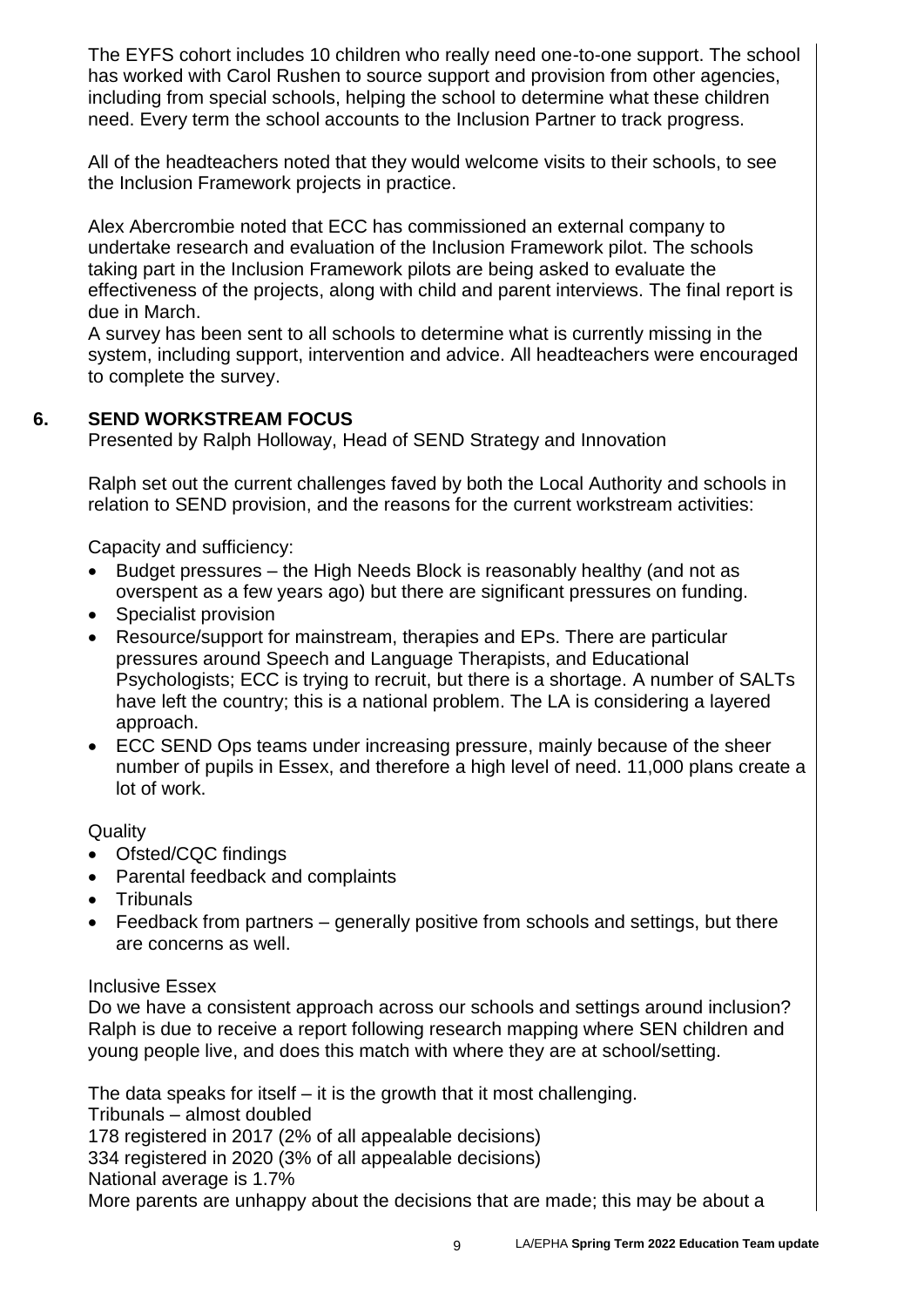refusal to assess, or increasingly their choice of school (particularly if they want to go to an independent special school, even if there is a suitable setting in the county).

## EHCPs

7,288 in 2016, now over 11,000. Forecasts suggest that it will over 12,000 by 2025; this this is not sustainable to continue the reliance on EHCPs. The Inclusion Framework may help address some of this.

#### Special school places

2293 pupils in Essex special schools in 2015; 3,217 pupils in Essex special schools in 2021 – 40% increase. The special school estate has grown through a lot of investment, including new schools. The future build cannot keep pace with this growth, or the cost of place funding (£9 million alone) or top up. The forecast suggests another 516 special school places will be needed by 2025 if the trend continues.

#### **The SEND Strategy** sets out the vision for SEND in Essex

A local area strategy that sets out the vision, aims and ambitions for the SEND System in Essex, how they will be achieved and how success will be measured. The strategy includes:

- Purpose/ Introduction
- Our Pledge
- Vision for SEND in Essex
- The strategy test
- Actions
- Outcomes
- Success measures

Barriers include parental confidence and understanding of a new system. Schools need support including training, strategic leads for specialisms. One of the biggest challenges is the changing needs of pupils, and this will need careful budget management and resourcing, through the SEND Sufficiency Strategy.

Continuous improvement includes:

- EY SEND processes, response and support
- 20 week process improvements
- Transitions
- Participation and Inclusion
- Training
- Review of SEND OD
- Links with social care
- SEND governance

Other workstreams include preparing for adulthood; systems data and recording; emotional wellbeing work (including TPP and SEMH work); the response to the SEND inspection in 2019; and the Inclusion Framework.

Ralph outlined the work that has been done in response to the inspection:

#### **Quality of EHC Plans**

Workstream led by Clare Kershaw, Director of Education (ECC) High level actions include:

- End to end process review and re-engineering to deliver improved EHCP processes (including annual review)
- Develop options for new processes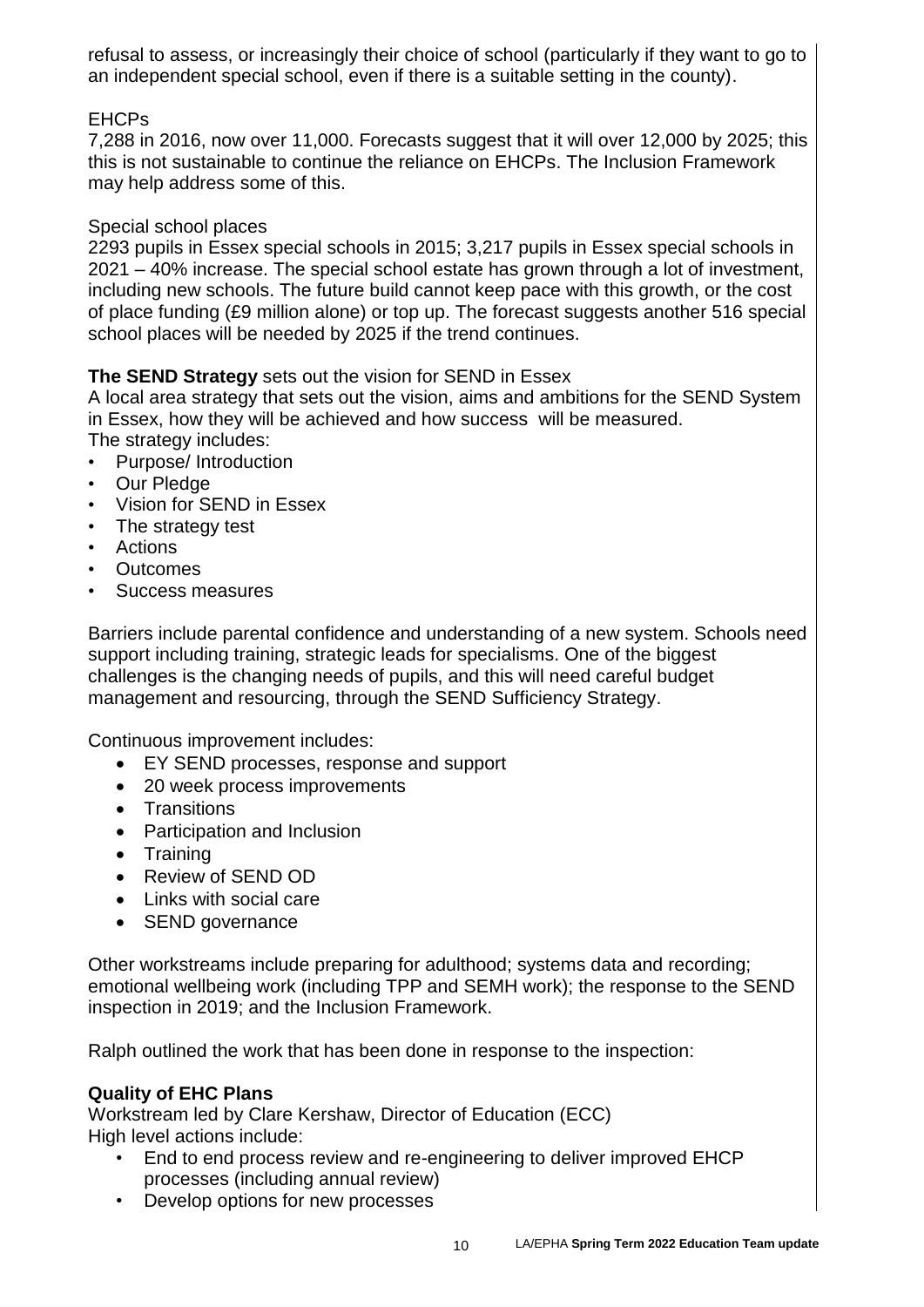- Review funding options
- Implement practices to drive improvement in quality of plans (including training, multi agency moderation, quality assurance)

The launch of EHCNA (Needs Assessment) improvements has seen a renewed commitment from schools and increased engagement with the panels. The feedback from mainstream schools has been largely positive and SENDOps has appreciated the input from headteachers and SENCOs, which gives them a different perspective on the experience of children and schools.

Every EHCP assessed is given a rating based on the four Ofsted scores: outstanding, good, requires improvement, inadequate. The quality of plans is moderated in quadrants, and then by a county-wide panel. This should ensure consistency and brings in different approaches and perspectives on the content of the plan. The moderation process should offer assurance that no plan which is judged to be RI or inadequate will be published; this might, however, delay the process.

# **Ordinarily Available framework**

50 schools attended training in the week commencing 24 January, and 20 of those have agreed to become early adopters.

The Ordinarily Available framework is set out as 3 layers:

1<sup>st</sup> layer: Universal – that is what is usually available in the school setting

2<sup>nd</sup> layer: Additional to

3<sup>rd</sup> layer: Different from

The OA framework is being developed simultaneously with Health and Social Care colleagues.

When using the framework, schools are asked to choose their starting point, which may be one of two focuses: the whole school ethos, or the inclusive teaching framework. The framework is being introduced between now and Easter; resources for young people (including training) and activities for parents are being developed for the

summer term. In June there will be an evaluation of the early adopters to agree the standards and content, and the aim is to make the framework available to all schools, early years

settings and colleges in September.

# **Over identification of MLD/ Accurate Identification of Need**

The issues around the over-identification of MLD were predominantly around data. There was a clear correlation between the under-identification of speech and language needs. Following training and more accurate assessment, the Essex data is now more in line with national (census data). Case studies are now being developed to understand the changed experience of parents, exploring whether identification is now more accurate and appropriate support is in place.

# **Joint Commissioning**

RH gave an update on the progress on joint commissioning, which encompasses a number of strands. There has been work in the diagnostic pathways for autism and ASD, and the Essex Family Forum has published a document, Supporting Your Neurodiverse Child.

<https://essexfamilyforum.org/parent-surveys-and-feedback/resources-for-families/> The work on the therapies workstream is in progress; there is continued inconsistency across the county. Following mapping and gapping, there will be consideration of models of delivery.

SENDIASS is currently centrally run. Funding is being given to support other external advocates who could add value to the system.

The Local Offer is being re-developed. A tender is out to build a new platform, and the expectation is that a new Local Offer will be in place in September.